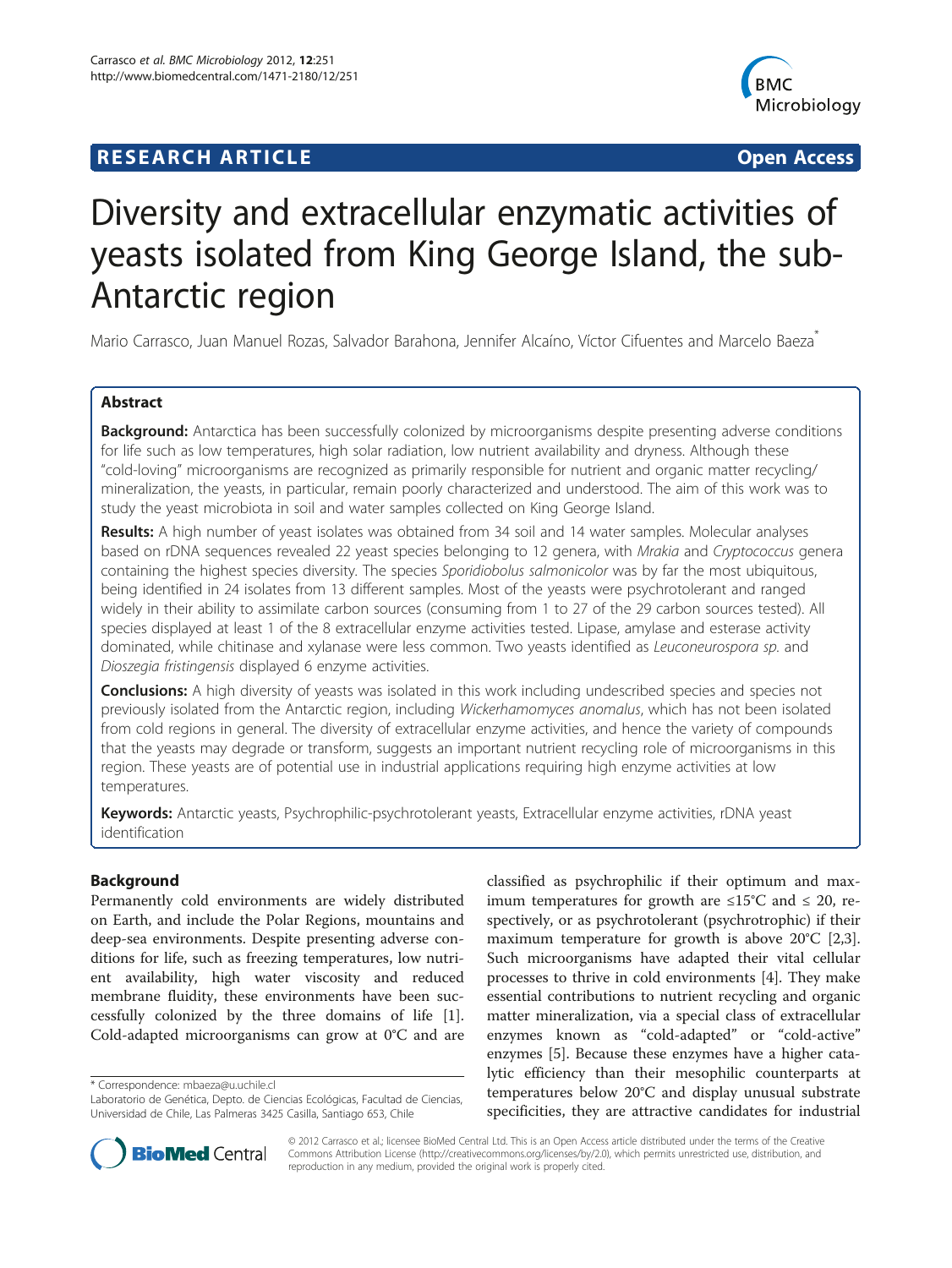processes requiring high enzymatic activity at low temperatures. Cold-adapted enzymes include amylase, cellulase, invertase, inulinase, protease, lipase and isomerase, which are used in the food, biofuel and detergent industries [[6\]](#page-7-0). Largely because of their potential in biotechnological applications, cold-adapted microorganisms have become increasingly studied in recent years, yet remain poorly understood. Of the microorganisms most isolated and studied from cold environments, the majority are bacteria, while yeasts constitute a minor proportion [[1\]](#page-7-0).

Antarctica is considered the coldest and driest terrestrial habitat on Earth. It is covered almost totally with ice and snow, and receives high levels of solar radiation [[7\]](#page-7-0). The Sub-Antarctic region, including the Shetland South Archipelago, has warmer temperatures, the soils close to the sea are free of snow/ice and receive significant quantities of organic material from marine animals; however, they are subject to continuous and rapid freethaw cycles, which are stressful and restrictive to life [\[8](#page-7-0)]. Although the first report of Antarctic yeasts was published 50 years ago [[9\]](#page-7-0) current reports have focused on cold-tolerant Bacteria and Archaea, with yeasts receiving less attention. Yeasts dwelling in Antarctic and Sub-Antarctic maritime and terrestrial habitats belong mainly to the Cryptococcus, Mrakia, Candida and Rhodotorula genera [[10-12](#page-7-0)]. In a recent work, 43 % of Antarctic yeast isolates were assigned to undescribed species [\[13](#page-7-0)], reflecting the lack of knowledge regarding cultivable yeasts that colonize the Antarctic soils. Yet these organisms constitute a valuable resource for ecological and applied studies.

This work describes the isolation of yeasts from terrestrial habitats of King George Island, the major island of the Shetland South archipelago. The yeast isolates were characterized physiologically and identified at the molecular level using the D1/D2 and ITS1-5.8S-ITS2 regions of rDNA. In addition, the ability of the yeasts to degrade simple or complex carbon sources was evaluated by analyzing their extracellular hydrolytic enzyme activities. Characterizing these enzyme activities may enhance the potential of the yeasts in industrial applications.

## Results

#### Isolation of psychrophilic and psychrotolerant yeasts

The 34 soil and 14 water samples obtained from different areas of King George Island were processed as described in the Methods section. The suspensions obtained from each soil samples were seeded onto nutritive plates, and incubated in triplicate over a range of temperatures (4, 10, 15 and 22°C). After 30–90 days of incubation, approximately 30 to 60 yeast-like colonies developed on each plate. In contrast, no colonies or low colony numbers (4 to 8) appeared on plates

from water samples. Because large numbers of isolates were obtained, isolates were grouped according to their isolation growth temperature and colony characteristics such as pigmentation, texture, elevation and size. Among the 64 groups, several differed only by isolation growth temperature. These isolates were grown at different temperatures and re-grouped according to macromorphological characteristics at their optimal growth temperature. In this way, 35 groups were ultimately generated. Several isolates from each group (at least one isolate per sampling site; a total of 78 isolates) were selected for molecular and biochemical analyses.

#### Molecular identification of yeasts

The chromosomal DNA was purified from cultures of each yeast isolate and the D1/D2 region of 26S rDNA and the ITS1-5.8S- ITS2 (hereafter designated the ITS region for simplicity) regions of the rDNA were amplified by PCR. The amplicons obtained were purified from gels and sequenced on both strands. Isolates showing 100% identity in both rDNA sequences were grouped and their DNA sequences were submitted to GenBank under the accession numbers listed in Table [1](#page-2-0). Species identification was performed by comparison with the GenBank references, using as criterion the Blast-hits with ≤ 0.5% difference with the query [\[14\]](#page-7-0). In 84% of the isolates the closest Blast-hits obtained for both rDNA sequences were coincident. When this was not the case, the D1/D2 results were used for identification because they yielded higher identity percentages than did the ITS (see [Additional](#page-7-0) [file 1\)](#page-7-0). 76% of the isolates could be identified to species level by this molecular analysis. 22 species belonging to12 genera were identified, of which 80 and 20% were Basidiomycetes and Ascomycetes, respectively. The genera containing the highest number of species were Mrakia (5 species) and Cryptococcus (4 species). However, the species Sporidiobolus salmonicolor was the most abundant, being identified in 24 isolates from 13 different sampling sites. Mrakia gelida was the only yeast species present in both water and soil samples. Of the three isolates identified as Leuconeurospora sp., two of them (T11Cd2 and T27Cd2) possessed identical D1/D2 and ITS sequences, both of which differed from the third (T17Cd1) by 0.7%. However, the macromorphological characteristics of the three isolates, including pigmentation, differed markedly under identical culture conditions (see [Additional file 2](#page-7-0)). Because of these discrepancies, the molecular and morphological analyses were repeated several times, but the results were highly consistent. The carbon source assimilation pattern also differed between the isolates, as will be discussed later.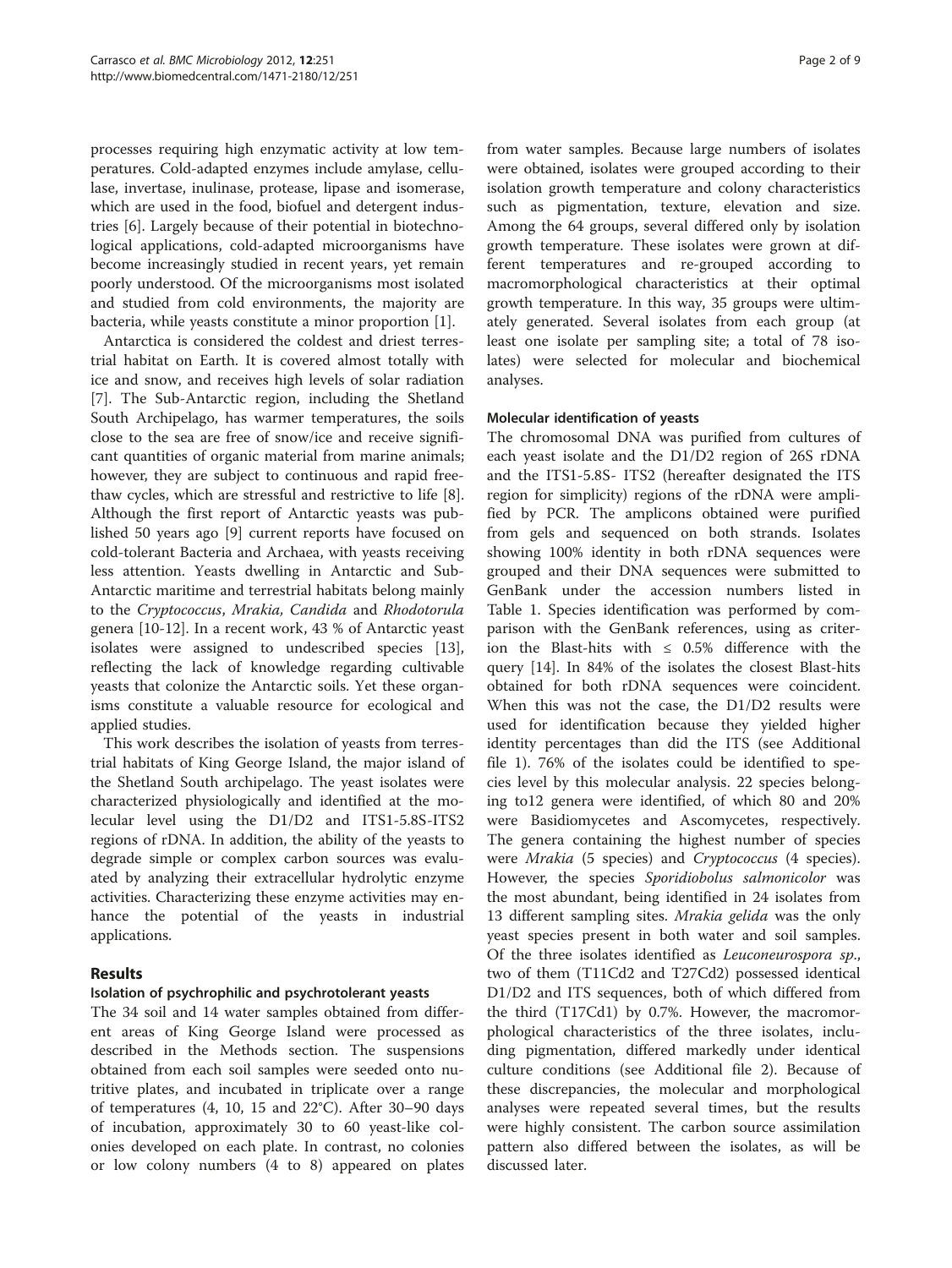| Sample              | ITS1-5.8S-ITS2 |                                             | D1/D2            |                                           | Identification                |  |
|---------------------|----------------|---------------------------------------------|------------------|-------------------------------------------|-------------------------------|--|
|                     | Accession      | Closest match                               | <b>Accession</b> | Closest match                             |                               |  |
| sea water           | JO857022       | Candia sake (AJ549822)                      | JO856998         | Candida sake (AJ507662)                   | Candida sake                  |  |
| soil                | JQ857023       | Cryptococcus terricola (FN298664)           | JQ856999         | Cryptococcus terricola (AM039670)         | Cryptococcus sp.              |  |
| soil                | JQ857024       | Cryptococcus gastricus (AF145323)           | JQ857000         | Cryptococcus gastricus (AF137600)         | Cryptococcus gastricus        |  |
| soil                | JO857026       | Metschnikowia australis (JN197598)          | JO857002         | Metschnikowia australis (U76526)          | Metschnikowia sp              |  |
| soil                | JQ857027       | Mrakia robertii (AY038829)                  | JQ857003         | Mrakia robertii (EF643726)                | Mrakia robertii               |  |
| soil                | JQ857028       | Mrakia blollopis (AY038828)                 | JQ857004         | Mrakia blollopis (AY038828)               | Mrakia blollopis              |  |
| soil                | JQ857031       | Cryptococcus watticus (FJ473373)            | JQ857007         | Holtermanniella watticus (FJ748666)       | Holtermanniella watticus      |  |
| soil                | JQ857033       | Dioszegia crocea (AF444406)                 | JQ857009         | Dioszegia crocea (HQ256888)               | Dioszegia sp                  |  |
| soil                | JQ857034       | Leucosporidium drummii (FN908919)           | JQ857010         | Leucosporidiella fragaria (DQ513270)      | Leucosporidiella fragaria     |  |
| soil                | JQ857038       | Dioszegia fristingensis (EU070927)          | JQ857014         | Dioszegia fristingensis (JN400789)        | Dioszegia fristingensis       |  |
|                     | JQ857039       | Dioszegia fristingensis (EU070927)          | JQ857014         | Dioszegia fristingensis (JN400789)        | Dioszegia fristingensis       |  |
| soil                | JQ857025       | Cryptococcus victoriae (HQ717406)           | JQ857001         | Cryptococcus victoriae (JN544032)         | Cryptococcus victoriae        |  |
| soil                | JQ857032       | Rhodotorula glacialis (EF151250)            | JQ857008         | Rhodotorula glacialis (EF643741)          | Rhodotorula glacialis         |  |
| soil                | JQ857035       | Mrakia gelida (AF144485)                    | JQ857011         | Mrakia robertii (EF643731)                | Mrakia sp.                    |  |
|                     |                |                                             |                  | Mrakia frigida (DQ513285)                 |                               |  |
| melt water,<br>soil | JQ857036       | Mrakia gelida (GQ911545)                    | JQ857012         | Mrakia gelida (GQ911518)                  | Mrakia gelida                 |  |
| soil                | JQ857037       | Rhodotorula glacialis (EF151250)            | JQ857013         | Rhodotorula glacialis (AB671326)          | Rhodotorula glacialis         |  |
| soil                | JQ857040       | Pseudeurotium bakeri (GU934582)             | JQ857015         | Leuconeurospora pulcherrima<br>(FJ176884) | Leuconeurospora sp.           |  |
| soil                | JQ857041       | Pseudeurotium bakeri (GU934582)             | JQ857016         | Leuconeurospora pulcherrima<br>(FJ176884) | Leuconeurospora sp.           |  |
| melt water          | JQ857021       | Wickerhamomyces anomalus<br>(JF416789)      | JQ856997         | Wickerhamomyces anomalus<br>( JN180956)   | Wickerhamomyces<br>anomalus   |  |
| soil                | JQ857030       | Cryptococcus gilvescens (AF444380)          | JQ857006         | Cryptococcus gilvescens (EF643719)        | Cryptococcus gilvescens       |  |
| soil                | JQ857018       | Mrakia psychrophila (EU224267)              | JQ856994         | Mrakia psychrophila (EU224266)            | Mrakia psychrophila           |  |
| soil                | JQ857029       | Rhodotorula laryngis (AB078500)             | JQ857005         | Rhodotorula laryngis (DQ640477)           | Rhodotorula laryngis          |  |
| soil                | JQ857017       | Glaciozyma antarctica (AY033637)            | JQ856993         | Glaciozyma antarctica (AY040642)          | Glaciozyma antarctica         |  |
| soil                | JQ857019       | Leucosporidiella creatinivora<br>(AF444629) | JQ856995         | Leucosporidiella creatinivora (AF189925)  | Leucosporidiella creatinivora |  |
| soil                | JO857020       | Sporidiobolus salmonicolor (AF444611)       | JQ856996         | Sporidiobolus salmonicolor (EU596439)     | Sporidiobolus salmonicolor    |  |

<span id="page-2-0"></span>Table 1 Molecular identification of yeast isolates

## Physiological characteristics and extracellular enzyme activities

The isolates were grown at six temperatures (range 4 to 37°C). Almost 70% of the yeast isolates could grow at 22°C or higher, and generally grew optimally at 15°C (38%) or 22°C (31%) (Table [2\)](#page-3-0). These results were accounted for in the physiological characterizations of the strains. The isolates identified as Candida sake, Wickerhamomyces anomalus and the four Mrakia species, tested positive in glucose fermentation assays. The yeast isolates were tested for the assimilation of 29 different carbon sources (for the detailed results see [Add](#page-7-0)[itional file 3\)](#page-7-0). Besides glucose, the yeasts primarily consumed D-xylose, D-melezitose, D-saccharose, Dtrehalose and 2-ketogluconate, while lactose, levulinic acid and erythritol were less assimilated. Some yeasts could assimilate glucose alone (Glaciozyma antarctica,

formerly Leucosporidium antarcticum), but others assimilated as many as 27 carbon sources (Cryptococcus victoriae and Mrakia sp.). The assimilation tests were performed for the isolates obtained from different sampling sites and identified molecularly as the same yeast species, with concordant results in most cases. However, the two isolates identified as Mrakia psychrophila differed in their assimilation of rhamnose and in the esculin test, while three isolates identified as Leuconeurospora sp., two of which were identical at molecular level, differed significantly in their utilization of seven carbon sources. For those isolates that were molecularly identified to genera level only, the carbon assimilation profiles supported their differentiation from the closest Blast-hits in each case: Cryptococcus sp. differed from Cr. terricola (98.2% identity) in the assimilation of L-arabinose, trehalose, lactose, L-rhamnnose,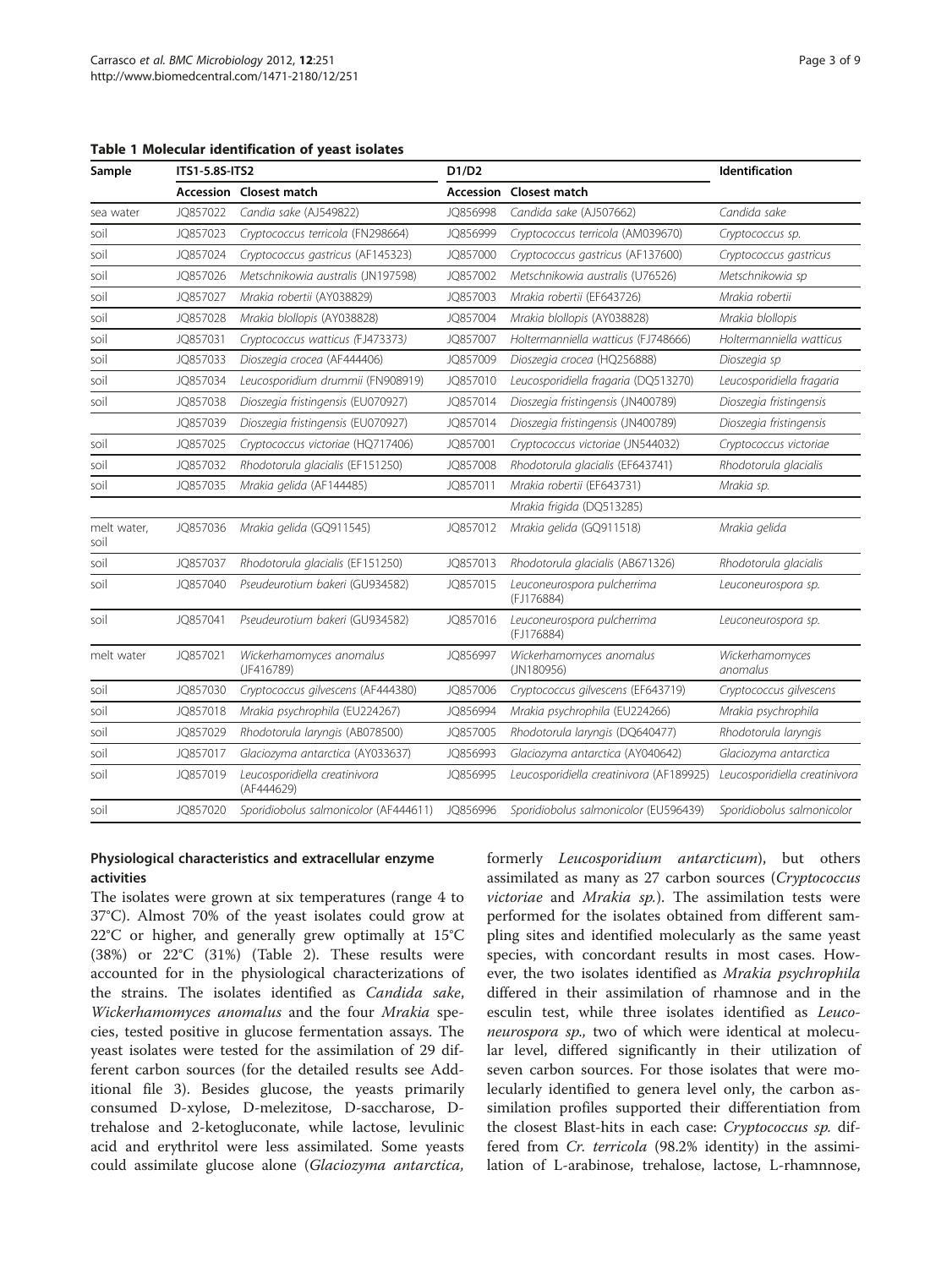| <b>Yeast species</b>         | Temp.      | Enzyme activities halo (mm <sup>*</sup> ) |                          |                          |                |                          |                          |                          |                          |
|------------------------------|------------|-------------------------------------------|--------------------------|--------------------------|----------------|--------------------------|--------------------------|--------------------------|--------------------------|
|                              | °C         | Ami                                       | Cel                      | Est                      | Lip            | Pro                      | Pec                      | Chi                      | Xyl                      |
| C. sake                      | $4-22(22)$ | $\overline{\phantom{a}}$                  | $\overline{\phantom{a}}$ | $\bar{a}$                | 1              |                          | ä,                       | $\overline{a}$           | $\overline{\phantom{a}}$ |
| Cr. gastricus                | $4-22(22)$ | $\overline{2}$                            | $\mathbf{1}$             | $\overline{2}$           | $\overline{1}$ | L,                       | $\overline{\phantom{a}}$ | ÷,                       |                          |
| Cr. gilvescens               | $4-22(22)$ | $\overline{2}$                            | $\overline{\phantom{a}}$ | $\overline{\phantom{a}}$ | $\mathbf{1}$   | $\mathbf{1}$             | $\overline{\phantom{a}}$ | $\overline{\phantom{a}}$ |                          |
| Cr. victoriae                | $4-15(15)$ | $\overline{\phantom{a}}$                  | $\overline{4}$           | 5                        | $\overline{2}$ | L,                       | $\overline{\phantom{a}}$ | $\overline{\phantom{a}}$ |                          |
| Cryptococcus sp.             | $4-22(15)$ | $\overline{2}$                            | i,                       | $\overline{\phantom{a}}$ | $\overline{1}$ | $\mathbf{1}$             | $\overline{a}$           | L,                       |                          |
| D. fristingensis (T11Df)     | $4-22(22)$ | $\overline{7}$                            | $\overline{4}$           | $\overline{\phantom{a}}$ | $\mathbf{1}$   | $\overline{\phantom{a}}$ | 7                        | $\overline{2}$           | 3                        |
| D. fristingensis (T9Df1)     | $4-22(22)$ | 3                                         | $\overline{\phantom{a}}$ | 6                        | $\mathbf{1}$   | L.                       | $\overline{\phantom{a}}$ | $\overline{\phantom{a}}$ |                          |
| Dioszegia sp.                | $4-15(15)$ | $7\overline{ }$                           | $\overline{\phantom{a}}$ | 6                        | $\overline{a}$ | $\overline{\phantom{a}}$ | 6                        | $\overline{a}$           |                          |
| G. antarctica                | $4-15(10)$ | $\overline{\phantom{a}}$                  | $\overline{\phantom{a}}$ | $\overline{2}$           | $\overline{a}$ | $\overline{\phantom{a}}$ | $\overline{\phantom{a}}$ | $\overline{\phantom{a}}$ | ٠                        |
| H. watticus                  | $4-37(30)$ | $\overline{2}$                            | $\overline{2}$           | $\overline{a}$           | ÷,             | L,                       | $\overline{\phantom{a}}$ | $\overline{\phantom{a}}$ |                          |
| Le. creatinivora             | $4-22(22)$ | $\overline{\phantom{a}}$                  | $\overline{\phantom{a}}$ | 3                        | $\overline{1}$ | $\overline{\phantom{a}}$ | $\overline{a}$           | $\overline{a}$           |                          |
| Le. fragaria                 | $4-22(22)$ | $\overline{\phantom{a}}$                  | $\overline{2}$           | $\overline{2}$           | $\mathbf{1}$   | $\overline{\phantom{0}}$ | 3                        | $\overline{\phantom{a}}$ |                          |
| Leuconeurospora sp. (T11Cd2) | $4-22(15)$ | $\overline{2}$                            | $\overline{\phantom{a}}$ | 6                        | ÷,             | ÷,                       | $\overline{\phantom{a}}$ | $\overline{a}$           |                          |
| Leuconeurospora sp. (T17Cd1) | $4-22(15)$ | $\overline{\phantom{a}}$                  | $\overline{4}$           | $\overline{3}$           | $\overline{2}$ | $\mathbf{1}$             | 6                        | $\overline{2}$           |                          |
| Leuconeurospora sp. (T27Cd2) | $4-22(15)$ | $\overline{\phantom{a}}$                  | $\overline{2}$           | $\overline{2}$           | $\mathbf{1}$   | $\mathbf{1}$             | $\overline{\phantom{a}}$ | $\overline{2}$           | ٠                        |
| M. blollopis                 | $4-22(15)$ | $\mathbf{1}$                              | 8                        | 3                        | ÷,             | $\overline{\phantom{a}}$ | L.                       | $\overline{a}$           |                          |
| M. gelida                    | $4-15(10)$ | $\overline{2}$                            | $\overline{2}$           | $\sim$                   | $\mathbf{1}$   | $\overline{2}$           | $\overline{\phantom{a}}$ | $\overline{\phantom{a}}$ |                          |
| M. psychrophila              | $4-15(10)$ | $\overline{\phantom{a}}$                  | 10                       | $7\overline{ }$          | ÷,             | $\overline{\phantom{a}}$ | 3                        | 1                        |                          |
| M. robertii                  | $4-15(15)$ | $\overline{2}$                            | $\overline{2}$           | $\sim$                   | $\mathbf{1}$   | $\overline{\phantom{a}}$ | 3                        | $\overline{a}$           |                          |
| Metschnikowia sp.            | $4-22(10)$ | $\frac{1}{2}$                             | $\frac{1}{2}$            | $\overline{\phantom{a}}$ | $\mathbf{1}$   | $\overline{\phantom{0}}$ | $\overline{2}$           | $\mathbf{1}$             |                          |
| Mrakia sp.                   | $4-15(15)$ | $\overline{2}$                            | $\overline{2}$           | $\overline{\phantom{a}}$ | $\mathbf{1}$   | $\overline{\phantom{a}}$ | $\overline{\phantom{a}}$ | $\overline{\phantom{a}}$ |                          |
| Rh. glacialis                | $4-15(15)$ | $\overline{2}$                            | $\overline{\phantom{a}}$ | $\overline{2}$           | $\mathbf{1}$   | ÷,                       | 1                        | L,                       |                          |
| Rh. glacialis                | $4-22(10)$ | $\overline{2}$                            | $\frac{1}{2}$            | $\sim$                   | $\mathbf{1}$   | $\overline{\phantom{a}}$ | $\overline{2}$           | $\overline{\phantom{a}}$ |                          |
| Rh. laryngis                 | $4-30(30)$ | $\overline{\phantom{a}}$                  | $\frac{1}{2}$            | $\overline{4}$           | $\overline{2}$ | L,                       | $\overline{2}$           | $\overline{\phantom{a}}$ |                          |
| Sp. salmonicolor             | $4-30(22)$ | $\overline{a}$                            | $\overline{\phantom{a}}$ | $\overline{\phantom{a}}$ | $\overline{2}$ | $\mathbf{1}$             | 6                        | $\overline{2}$           |                          |
| W. anomalus                  | 4-37 (30)  | $\overline{\phantom{a}}$                  | $\mathbf{1}$             | $\overline{2}$           | $\overline{2}$ | 5                        | 3                        | $\overline{a}$           |                          |

<span id="page-3-0"></span>Table 2 Growth temperatures and extracellular enzyme activities of yeast isolates

The temperature of optimal growth is given in parenthesis. Ami, amilase; Cel, cellulase; Est, esterase; Lip, lipase; Pro, protease; Pec, pectinase; Chi, chitinase; Xyl, xylanase. \*Measured from the edge of the colony to limit of the halo.

L-sorbose and glucosamine; Mrakia sp. differed from M. frigida (99.7% identity) in the assimilation of maltose, ribose, erythritol and glucosamine, and from M. robertii (99.7% identity) in the assimilation of glycerol and erythritol; Dioszegia sp. differed from D. crocea (99.3% identity) in assimilation of raffinose, mellibiose and glycerol.

To estimate the ability of the yeasts to utilize nutrients in their natural environment, they were initially characterized for the production of 8 extracellular enzyme activities. As shown in Table 2, all yeasts displayed at least one enzyme activity, which further enhances their potential for biotechnological/industrial exploitation. The majority exhibited 2 to 4 enzyme activities, while two exceptional isolates exhibited 6 enzyme activities: Leuconeurospora sp. (T17Cd1) (cellulase, esterase, lipase, protease, pectinase and chitinase) and Dioszegia fristingensis (T11Df) (amylase, cellulase, lipase, pectinase, chitinase, and xylanase). The most common enzyme activities in

the yeast isolates were esterase and lipase, while the least common was xylanase, demonstrated only by D. fristingensis. The three isolates molecularly identified as Leuconeurospora sp. (T17Cd1, T11Cd2 and T27Cd2) showed important differences in their enzyme activities, as was also observed in the isolates identified as *D. fristingensis*  $(T9Df1$  and  $T11Df$ ).

#### **Discussion**

Approximately 70% of the isolated yeasts could grow at temperatures above 20°C, and 16% of them were able to grow at ≥30°C. The predominance of psychrotolerant fungi in cold environments has been previously noted, and is attributable to seasonal and local increases in soil temperature due to solar radiation [[2\]](#page-7-0). In our study, the temperature measured in situ at the different sampling sites ranged from 0 to 11.9°C, but temperatures up to 20°C have been reported in this region [\[15](#page-7-0)-[17](#page-7-0)]. The main obstacle to assessing the yeast communities in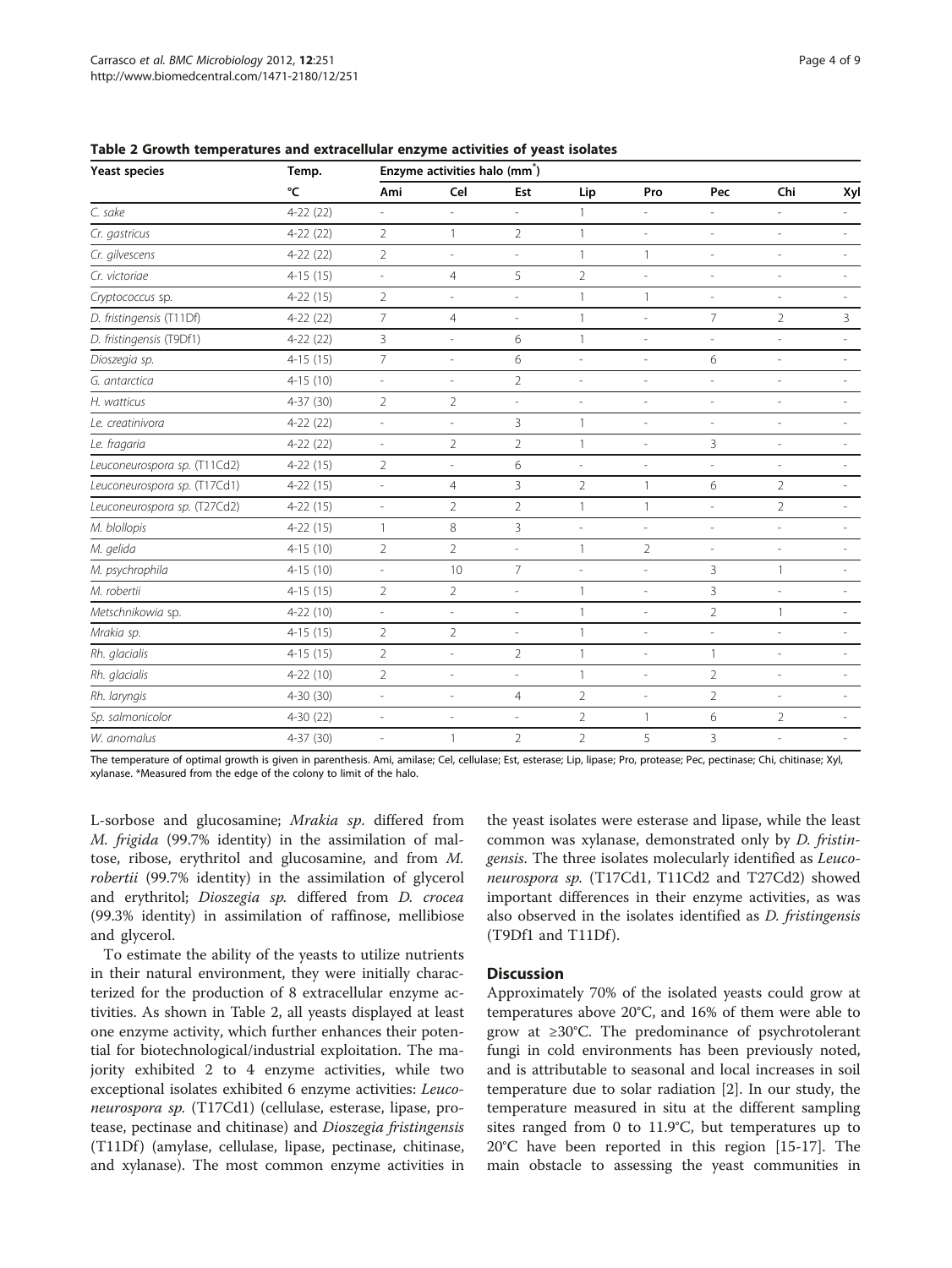Antarctic regions is the scant knowledge regarding their environmental and nutritional requirements. Because the yeast populations/species inhabiting terrestrial and aquatic environments can colonize specific niches, no appropriate method exists for efficiently isolating all species [\[18\]](#page-7-0). In this work the yeasts were isolated using rich media supplemented with glucose, because almost all known yeasts can assimilate this sugar [\[19](#page-7-0)]. However, this culture condition could favor the proliferation of yeasts with high metabolic rates, to the detriment of slow-growing yeasts. Nevertheless, large numbers and high species diversity were attained in this study (22 species from 12 genera). Cold-loving yeasts have been isolated mainly from the Antarctic and the Arctic, and from European and South American glaciers [[10\]](#page-7-0). In all of these environments, the most ubiquitous species are Rhodotorula laryngis and Cr. victoriae. On the other hand, C. sake, D. fristingensis, G. antarctica and Sp. salmonicolor have been isolated only in the Southern Cone (South American glaciers and Antarctica). This work reports for the first time the isolation of Cryptococcus gastricus, Cryptococcus gilvescens, D. fristingensis and Leucosporidiella creatinivora from an Antarctic region. Also isolated was W. anomalus, which is not generally found in cold regions.

During molecular analysis of the yeasts, most isolates assigned to the same species possessed identical D1/D2 and ITS sequences. Thus, combining these rDNA regions is a useful technique for rapid identification and typing of yeasts, as others have suggested [\[14,20](#page-7-0)[,21](#page-8-0)]. However, the isolates identified as Leuconeurospora sp. were 0.7% and 0.9% different in their D1/D2 (578 bp) and ITS (534 bp) sequences, respectively. Similarly, the isolates identified as D. fristingensis exhibited identical D1/D2 (456 bp) sequences, but their ITS (479 bp) sequences were markedly different (4.4%), and their overlap was punctuated with several gaps. Furthermore, given the physiological differences between isolates that are identical or similar at molecular level, strongly support that the definitions of yeast species must be supplemented by classical characterizations.

Most yeast isolates showed lipase activity, consistent with a previous report in which all of the filamentous fungi from Antarctica displayed this activity [\[22](#page-8-0)]. Among the "cold loving" yeasts, lipase activity has been described in Pseudozyma antarctica [[23\]](#page-8-0), Leucosporidium antarcticum [[24\]](#page-8-0) and in species of Cryptococcus and Rhodotorula [[25\]](#page-8-0). Unlike this last-mentioned study, we detected lipase activity in R. laryngis also. Lipase activity has also been described in W. anomalus from tropical environments [[26\]](#page-8-0). The least common extracellular activity was xylanase, observed only in the D. fristingensis isolate. Although this activity has been previously described in Cryptococcus species [[27,28](#page-8-0)], no xylanase

activity was observed in the Cryptococcus isolates identified here. Consistent with our results, protease, amylase and esterase extracellular activities have been reported in several yeast species isolated from cold and tropical environments [\[24](#page-8-0)-[26](#page-8-0),[29-33\]](#page-8-0). However, we present the first report of extracellular amylase activity in Le. creatinivora, H. watticus, Leuconeurospora sp. and D. fristingensis. In addition to Mrakia and Rhodotorula species, for which extracellular pectinase activity has been described [[33\]](#page-8-0), we detected pectinase activity in species of Wickerhamomyces, Metschnikowia, Dioszegia, Leucosporidiella and Candida. All Mrakia species isolated in this work showed cellulase activity, which has been previously described in Mrakia frigida isolated from King George Island [[34\]](#page-8-0); furthermore, this activity was observed in Cryptococcus and Dioszegia species, contrary to a previous report [\[25](#page-8-0)]. Extracellular chitinase activity has been reported in Cryptococcus species [[26\]](#page-8-0), but here we observed this activity in M. psychrophila, Sp. salmonicolor, Metschnikowia sp., Leuconeurospora sp. and D. fristingensis. We detected cellulase and chitinase activities in yeasts species that have not been described from cold regions, probably because our sampling sites included areas with vegetation and animal contact and/or were located close to the sea. Cellulose is one of the most abundant carbohydrates produced by plants [[35\]](#page-8-0) and chitin is the most abundant renewable polymer in the ocean, where it constitutes an important source of carbon and nitrogen [[36](#page-8-0)]. Furthermore, significant quantities of lipids exist in phytoplankton [[37\]](#page-8-0) and in sediments of this region [\[38\]](#page-8-0), which can explain the high incidence of lipase activity found in the yeasts. All of the extracellular enzyme activities analyzed in this work are potentially useful to industry: amylases in food processing, fermentation and pharmaceutical industries; cellulases and pectinases in textiles, biofuel processing and clarification of fruit juice; esterase in the agro-food industries; lipases and proteases in food and beverage processing, detergent formulation and environmental bioremediations; chitinases in biocontrol and treatment of chitinous waste; xylanase as a hydrolysis agent in biofuel and solvent industries  $[10,39-41]$  $[10,39-41]$  $[10,39-41]$  $[10,39-41]$ .

#### Conclusions

Similar to previous reports of microorganisms isolated from cold environments, the yeasts isolated in this work are predominately psychrotolerant. Rapid identification/ typing of yeasts was achieved through the use of D1/D2 and ITS regions; however, other physiological and biochemical tests are required for accurate species/strains definition. The diversity of extracellular enzyme activities in the yeasts, and hence the diversity of compounds that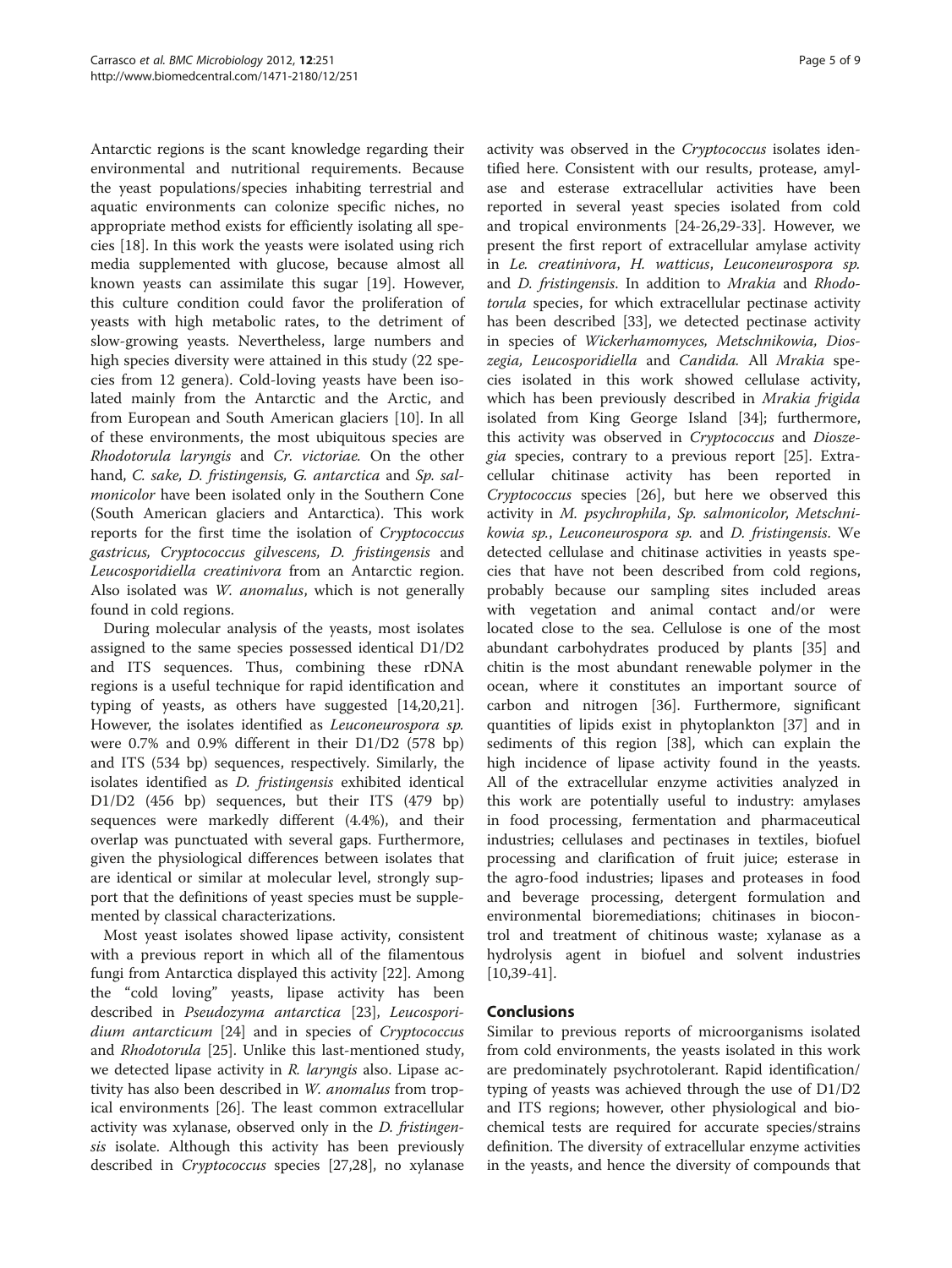may be degraded/transformed, reflects the importance of the yeast community in nutrient recycling in the Antarctic regions. In addition, studies about the adaptation of the different yeast species to adverse conditions (temperature, freeze-thaw, UV radiation, nutrient availability, competence, etc.) could shade light on the evolution of molecular mechanisms (carbon metabolisms, cell wall and protein structure, etc.), which are implicated in facilitating that accommodation. As an example, changes in protein structure are fundamental to allow conformation of the cytoskeleton, enzyme activity, etc. The Antarctic yeast isolates may potentially benefit industrial processes that require a high enzymatic activity at low temperatures, including bread, baking, textile, food, biofuel and brewing industries.

## Methods

#### Sampling sites

All sampling sites were located on King George Island (62°02′S 58°21′W/62.033°S 58.35°W), the major island of the Shetland South Archipelago (Figure [1\)](#page-6-0). A total of 34 soil and 14 water samples were collected in January of 2009. The temperature and altitude of the sampling sites varied from 0 to 11.9°C and from 0 to 182 m, respectively. For soil samples, sterile 50 ml tubes were filled with soil, sealed and stored at −20°C. For water samples, 200–500 ml of water were collected from terrestrial sources and processed in situ using the 55-PLUS<sup>™</sup> MONITOR system (Millipore, Billerica, MA, USA,) with cellulose filter for yeasts and molds, as specified by the manufacturer. The dishes were then stored at 4°C until processing.

#### Sample processing, yeast cultivation and isolation

Five grams of each soil sample was suspended in 5 ml of sterile water by vigorous agitation on a vortex for 10 min. Following decantation of the coarse particulate material, 200 μl of the suspension was seeded onto plates containing YM medium (0.3% yeast extract, 0.3% malt extract, 0.5% peptone) supplemented with 2% glucose and 100 μg/ml chloramphenicol (YM-cm). The plates were incubated at 4, 10, 15 and 22°C. Duplicate of water sampling dishes were incubated at 4 and 10°C. The plates were incubated for 3 months and periodically inspected for colony development. Once a colony became visible, it was immediately transferred to fresh YM-cm plates and incubated at the same temperature as the source-plate. The procedure was repeated for each soil sample to maximize the number of isolates.

Long-term preservation of the yeast isolates was achieved via two methods; the gelatin drop method [[42,43\]](#page-8-0) and cryopreservation at −80°C in 30% glycerol.

## Determination of growth temperatures and carbon source assimilation

Yeast growth at different temperatures was assessed by a method based on comparison of colony sizes on solid media, which is applicable to the determination of minimum inhibitory concentration in yeasts [\[44\]](#page-8-0). The yeasts were seeded onto YM plates, incubated at 4, 10, 15, 22, 30 and 37°C, and the colony sizes were recorded daily. For each yeast at each temperature, a plot of colony size vs. incubation time was constructed; the temperatures at which colony diameter increased significantly were considered as positive for growth, while the temperature at which the slope changed most rapidly was considered as the "best" or "optimal" for the growth. Glucose fermentation test were performed using a Durham tube. The assimilation of 29 different carbon sources was determined using the API ID 32C gallery (bioMérieux, Lyon, France) as specified by the manufacturer. Briefly, a colony portion was suspended in 400 μl of sterile water. Following adjustment to A<sub>600nm</sub>≈0.5 (equivalent to 2 McFarland standard), 250 μl of the suspension was added to an ampule of api C medium. Each well of the strip was seeded with 135 μl of this final suspension and incubated in a humid chamber. The turbidity (+) or lack thereof (−) in the wells was used as indicator of growth and was determined by visual inspection relative to the negative control well. A bionumber code was obtained from the data using the apiweb™ software.

#### DNA extraction, amplification, sequencing and analysis

50 ml of each yeast culture  $(A_{600nm} = 0.6$  to 0.8) was centrifuged at 7,000 x g for 10 min, the pellet was suspended in 5 ml of TE buffer and 300 μl aliquots of the cellular suspension were mixed with 250 μl of 0.5 mm diameter glass beads, vortexed for 10 min and centrifuged at 12,000 x g for 5 min. The DNA was obtained from 300 μl of the supernatant using the Wizard Genomic DNA Purification kit (Promega, Madison, USA) as specified by the manufacturer. The concentration and integrity of the DNA samples were analyzed by electrophoresis in 1.5% agarose gels. The D1/D2 and ITS1- 5.8S-ITS2 regions of rDNA were amplified with the primers pairs F63/LR3 [\[45\]](#page-8-0) and ITS1/ITS4 [[46\]](#page-8-0), respectively, using Taq polymerase (Fermentas International INC.) in thermal cyclers (Applied Biosystems). The resulting amplicons were separated by electrophoresis in 1.5% agarose gels immersed in TAE buffer containing ethidium bromide  $(0.5 \text{ µg/ml})$  and were purified from the gels as described in Boyle and Lew [[47](#page-8-0)]. Most of the nucleotide sequences were determined using the sequencing service of Macrogen INC. In some cases, the DNA Sequencing Kit Dynamic Termination Cycle (Amersham Biosciences Limited) and a Genetic analyzer 3100 Avant automatic sequencer (Applied Biosystem) were used.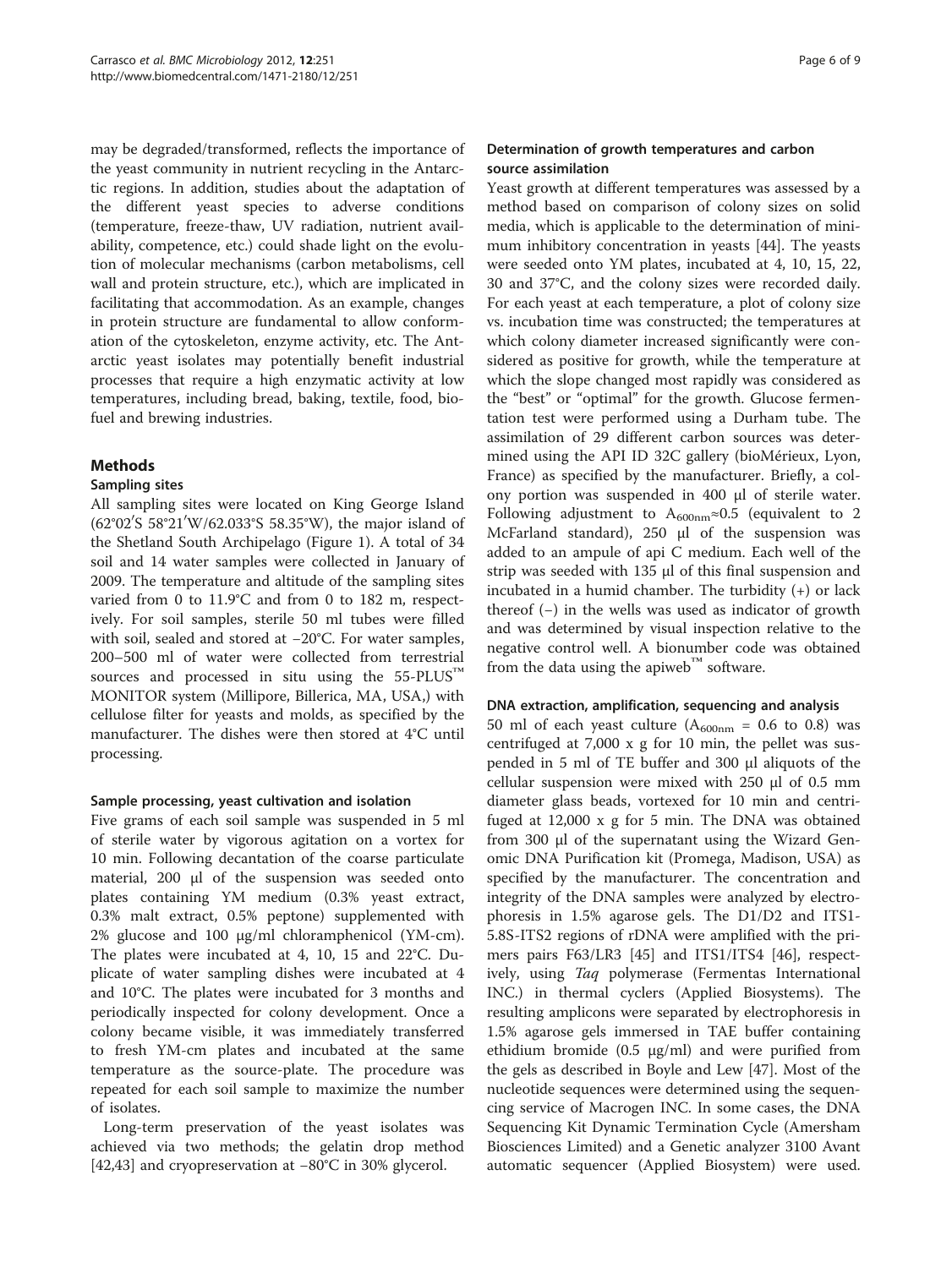<span id="page-6-0"></span>

The sequences were analyzed using the Geneious Pro 5.4.5 software (Biomatters, Auckland, New Zealand).

#### Extracellular enzyme activity assays

All assays were performed on solid YM medium supplemented with 2% glucose (unless otherwise specified) and

the appropriate substrate for enzyme activity. The plates were incubated at the optimal growth temperature of the individual yeast isolate, and the enzyme activities determined as described below.

Amylolytic activity. The cells were grown in medium containing 0.2% soluble starch. The plates were flooded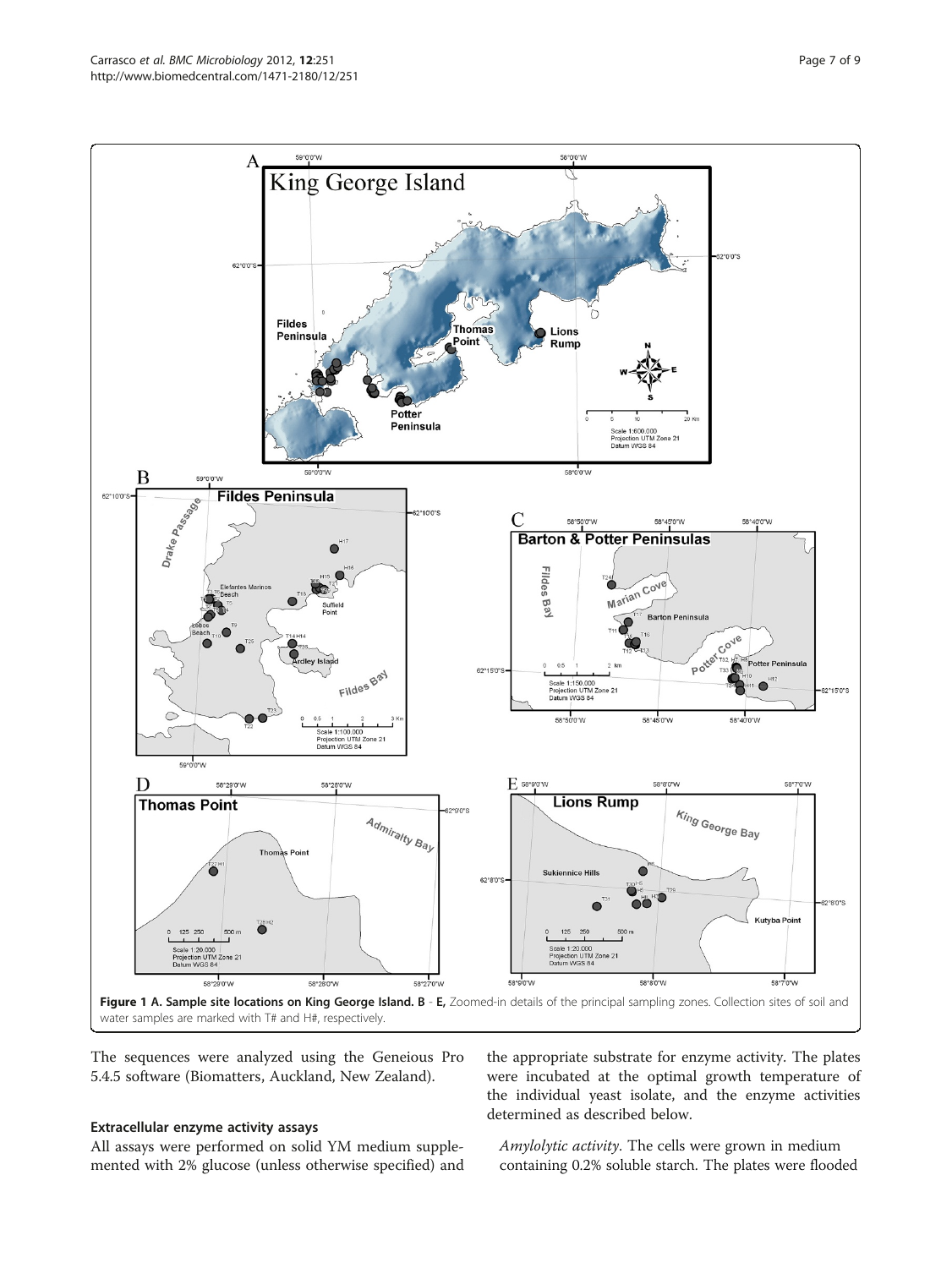<span id="page-7-0"></span>with 1 ml of iodine solution, and positive activity was defined as a clear halo around the colony on a purple background [\[48\]](#page-8-0).

Cellulase activity. The cells were grown in medium supplemented with 0.5% carboxymethylcellulose [\[49](#page-8-0)]. The plates were flooded with 1 mg/ml of Congo red solution, which was poured off after 15 min. The plates were then flooded with 1 M NaCl for 15 min. Positive cellulase activity was defined as a clear halo around the colony on a red background [\[50\]](#page-8-0).

Chitinase activity. The cells were grown in medium containing 2.5% purified chitin. Chitinase activity was indicated directly by the presence of a clear halo around the colony [[48](#page-8-0)].

Lipase activity. The cells were grown in medium containing 1% tributyrin. Lipase activity was indicated by a clear halo around the colony [\[51](#page-8-0)].

Protease activity. The cells were grown in medium supplemented with 2% casein at pH 6.5. Protease activity was indicated by the presence of a white precipitate around the colony [\[49\]](#page-8-0).

Xylanase activity. The cells were grown in medium supplemented with 0.5% xylan [\[52\]](#page-8-0). Xylanase activity was indicated by a clear halo around the colony. Pectinase activity. The cells were grown in 0.67% YNB medium, pH 7.0, containing 1% pectin [\[26\]](#page-8-0). The plates were flooded with 1% hexadecyltrimethylammonium bromide, and activity was indicated by a clear halo around the colony on a red background [[48](#page-8-0)]. Esterase activity. The cells were grown in medium composed of 1% bacto peptone, 0.5% NaCl, 0.4%  $CaCl<sub>2</sub><sup>*</sup>2H<sub>2</sub>O$  and 1% Tween 80 [\[53\]](#page-8-0), and esterase activity was indicated by a white precipitate around the colony.

## Additional files

[Additional file 1:](http://www.biomedcentral.com/content/supplementary/1471-2180-12-251-S1.pdf) Molecular identification of yeast isolates obtained in this work. Summary of Blast search results obtained for D1/D2 and ITS1-5.8S-ITS2 rDNA sequences. The closets Blast-hits corresponding to uncultured yeasts were not considered.

[Additional file 2:](http://www.biomedcentral.com/content/supplementary/1471-2180-12-251-S2.pdf) Colony morphology of Leuconeurospora sp. isolates. Yeasts were cultivated on YM plates supplemented with glucose. The isolates T11Cd2 and T27Cd2 possess identical D1/D2 and ITS sequences, yet are morphologically different.

[Additional file 3:](http://www.biomedcentral.com/content/supplementary/1471-2180-12-251-S3.pdf) Carbon source assimilation by yeast isolates obtained in this work. Determinations were performed using the API ID 32C gallery (bioMérieux, Lyon, France) according to manufacturer/s instructions. Gal, D-galactose; Sac, D-sucrose; Nag, N-acetyl-glucosamine; Lat, lactic acid; Ara, L-arabinose; Cel, D-cellobiose; Raf, D-raffinose; Mal, maltose; Tre, D-trehalose; 2kg, 2-ketoglutamate; Mdg, Methyl-αDglucopiranoside; Man, D-mannitol; Lac, D-lactose; Ino, Inositol; Sor, D-sorbitol; Xyl, D-xylose; Rib, D- ribose; Gly, Gycerol; Rha, L-rhamnnose; Ple, pallatinose; Ery, erytritol; Mel, mellibiose; Grt, glucoronate; Mlz, D-mellicitose; Gnt, gluconate; Lvt, levulinic acid; Glu, D-glucose; Sbe, L-sorbose; Gln, glucosamine. +, assimilation; -, no assimilation. Determinations for each yeast were performed twice.

#### Competing interests

The authors declare that they have no competing interests.

#### Authors' contributions

MC, isolation and molecular characterization of yeasts; JMR, isolation and biochemical characterization of yeasts; SB, collection of water and soils samples; VC and JA, participated in the study design; MB conceived the study and participated in its design and coordination; and MB, JA and VC wrote the manuscript. All authors approved the final manuscript.

#### Acknowledgements

We thank Ricardo Jaña (Departamento Científico - Instituto Antártico Chileno) for compiling the maps. This work was supported by grant T\_23-09 from the Instituto Antártico Chileno.

#### Received: 23 July 2012 Accepted: 30 October 2012 Published: 6 November 2012

#### References

- 1. Margesin R, Miteva V: Diversity and ecology of psychrophilic microorganisms. Res Microbiol 2011, 162:346–361.
- Robinson CH: Cold adaptation in Arctic and Antarctic fungi. New Phytol 2001, 151:341–353.
- Gounot AM: Psychrophilic and psychrotrophic microorganisms. Experientia 1986, 42:1192–1197.
- 4. D'Amico S, Collins T, Marx JC, Feller G, Gerday C: Psychrophilic microorganisms: challenges for life. EMBO reports 2006, 7:385–389.
- 5. Gerday C, Aittaleb M, Bentahir M, Chessa JP, Claverie P, Collins T, D'Amico S, Dumont J, Garsoux G, Georlette D: Cold-adapted enzymes: from fundamentals to biotechnology. Trends Biotechnol 2000, 18:103–107.
- 6. Margesin R, Feller G: Biotechnological applications of psychrophiles. Environ Technol 2010, 31:835–844.
- 7. Holdgate MW: Philosophical Transactions of the Royal Society of London B, Biological Sciences Philosophical Transactions of the Royal Society of London B1977, 2. Biological Sciences 1977, 279:5.
- 8. Smith VR: Climate change in the sub-Antarctic: an illustration from Marion Island. Clim Chang 2002, 52:345–357.
- 9. Menna ME: Yeasts from Antarctica. J Gen Microbiol 1960, 23:295-300.
- 10. Buzzini P, Branda E, Goretti M, Turchetti B: Psychrophilic yeasts from worldwide glacial habitats: diversity, adaptation strategies and biotechnological potential. FEMS Microbiol Ecol 2012, 82:217–241.
- 11. Kutty SN, Philip R: Marine yeasts: a review. Yeast 2008, 25:465-483.
- 12. Vaz ABM, Rosa LH, Vieira MLA, Garcia V, Brandão LR, Teixeira LCR, Moliné M, Libkind D, van Broock M, Rosa CA: The diversity, extracellular enzymatic activities and photoprotective compounds of yeasts isolated in Antarctica. Braz J Microbiol 2011, 42:937–947.
- 13. Connell LB, Redman R, Rodriguez R, Barrett A, Iszard M, Fonseca A: Dioszegia antarctica sp. nov. and Dioszegia cryoxerica sp. nov., psychrophilic basidiomycetous yeasts from polar desert soils in Antarctica. Int J Syst Evol Microbiol 2010, 60:1466–1472.
- 14. Kurtzman CP: Yeast species recognition from gene sequence analyses and other molecular methods. Mycoscience 2006, 47:65–71.
- 15. Horowitz NH, Cameron RE, Hubbard JS: Microbiology of the dry valleys of Antarctica. Advancement Of Science 1972, 176:242–245.
- 16. Convey P: The influence of environmental characteristics on life history attributes of Antarctic terrestrial biota. Biol Rev 1996, 71:191–225.
- 17. Arnold RJ, Convey P, Hughes KA, Wynn-Williams DD: Seasonal periodicity of physical factors, inorganic nutrients and microalgae in Antarctic fellfields. Polar Biol 2003, 26:396–403.
- 18. Jeewon R, Hyde KD: Detection and diversity of fungi from environmental samples: traditional versus molecular approaches. Microbiology: Advanced Techniques in Soil; 2007:1–15.
- 19. Kurtzman CP, Fell JW, Boekhout T: The yeasts: a taxonomic study. Amsterdam: Elsevier Science Limited; 2011.
- 20. Linton CJ, Borman AM, Cheung G, Holmes AD, Szekely A, Palmer MD, Bridge PD, Campbell CK, Johnson EM: Molecular identification of unusual pathogenic yeast isolates by large ribosomal subunit gene sequencing: 2 years of experience at the United kingdom mycology reference laboratory. J Clin Microbiol 2007, 45:1152–1158.